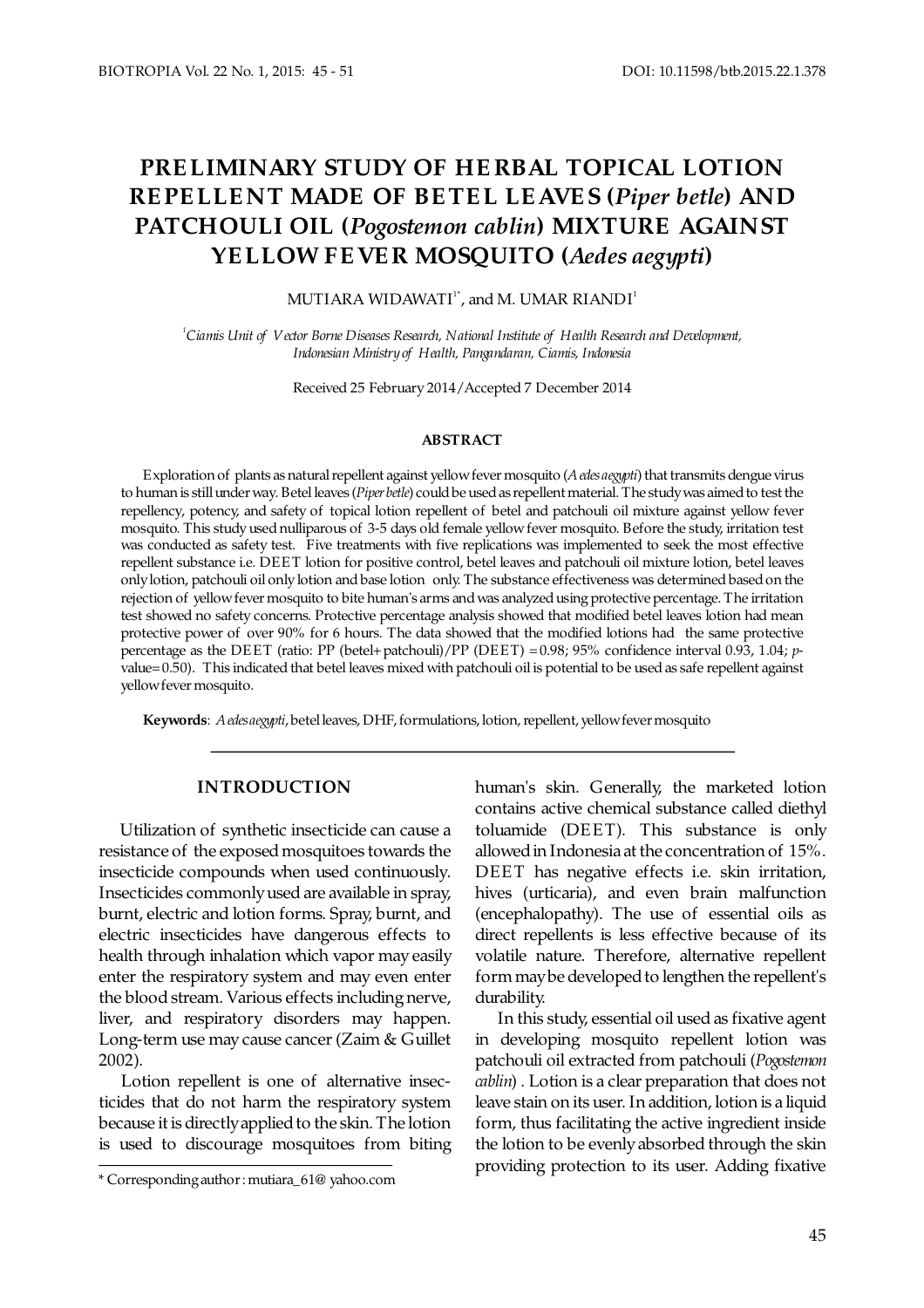agent to repellent substance increases the potency of repellent lotion to function as long as DEET lotion. Patchouli oil has 100% protection against yellow fever mosquito (A. *aegypti*) for 2 hours under laboratory condition. Betel leaves (Piper *betle*) are among therapeutic plants growing in Indonesia. The leaves contain saponin, phenolic, alkaloid, and substance that can be used as mosquito repellent .

 Eugenol is essential oil extracted from clove leaves proven to control mosquito larvae and adult mosquitoes or repel mosquitoes. Betel leaves contain lower concentration of eugenol (30%) compared to eugenol concentration in clove leaves (71%). The objective of this study was to test the repellency, potency and safety of topical lotion repellent of betel and patchouli oil mixture against yellow fever mosquito.

## **MATE RIALS AND ME THODS**

## **Rearing Nulliparous Mosquitoes**

Colonies of yellow fever mosquito (A. aegypti) were reared in the insectarium at Laboratory of Health Research, Ciamis Unit of Vector Borne Diseases Research, National Institute of Health Research and Development, Indonesian Ministry of Health at Pangandaran, Ciamis, Indonesia. The hatched larvae were held in plastic trays and larval diet was added to each tray. Newly emerged pupae were transferred to screen cage (size  $30x30x30$  cm<sup>3</sup>) and emerged as adult mosquitoes. These adult mosquitoes were kept in the insectarium with ambient temperature  $(25-30 \degree C)$ and were provided with soaked cotton balls containing 5% multivitamin solution.

# **Production of Betel+ Patchouli Mixture Lotion**

 The first lotion base solution was produced by weighing 3 g of Carbopol Ultrez 10, adding it to 10 mL water until it dispersed. Stir the solution completely until there were no trapped air bubbles. Finally, add  $0.50$  g trietanolamine into the solution. This was called the first lotion base solution. The next step was adding 2 g of glycerine to the first lotion base solution while being stirred to achieve homogenous substance. Then, the remaining  $0.25$  g of trietanolamine was added.

This was called the second lotion base solution. The next step was diluting  $0.10$  g methyl paraben in 10 mL of water which was then added to the second lotion base solution and stirred to achieve homogenous mixture. This was called the final lotion base solution. Afterwards, 2 mL of betel oil in 95% ethanol was mixed with 0.2 mL patchouli oil in 95% ethanol and then was added to the final lotion base solution while being stirred until the solution became homogenous to obtain the formula of anti-mosquito lotion with optimal concentration. After all of ingredients were homogenously mixed, 80 mL distilled water was added to the mixture. Subsequently, pH was measured and verified at the range of 4-7.

# **Test on Human Subject**

For lotion safety tests, 20 adult male and female volunteers with age range of 25-45 years old and body weight range of 50-70 kg were recruited. For the efficacy tests, other five adult male volunteers with age range of 25-45 years old and body weight range of 50-70 kg who had no history of allergy to arthropod bites were recruited. Before signing an informed consent form, the volunteers were interviewed and explained about the methodology, probable discomforts and remedial arrangements.

## **Testing the Biological Stability and Safety**

Lotions were stored in closed vials for up to six months and stability of the fraction was determined in room conditions at varied temperatures. Testing lotion safety was conducted on 20 volunteers. Their skin was applied with 4 treatments for 4 days, one treatment each day. The treatments were DEET, modified (betel + patchouli mixture) lotion, betel lotion (2% betel mixed with lotion), patchouli lotion (0.2% patchouli mixed with lotion). Lotion was applied and the reaction was observed for 6 hours after application.

## **Laboratory Repellent Bioassay**

 The lotions were tested for repellency against yellow fever mosquito (A. aegypti) by following Indonesian Pesticide Commission guidelines under laboratory conditions. Six hundred nulliparrous  $3$  to  $5$  days old female mosquitoes were taken from a stock cage using an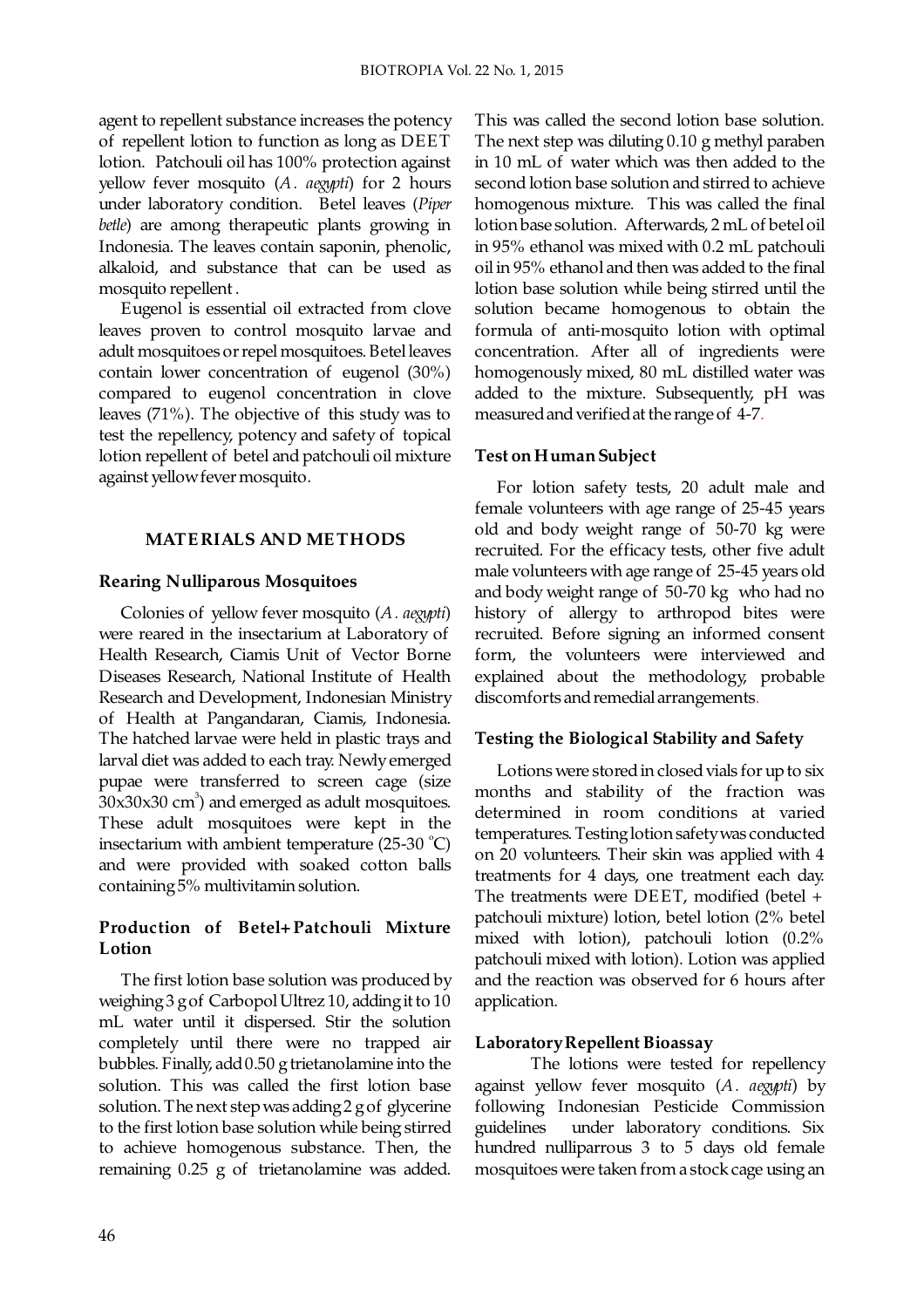aspirator and placed inside six cages. Each cage had a length of 50 cm, width 35 cm and height 40 cm and was made of nylon netting, iron wire framed, with 2 holes on the front to insert hands. Each cage consisted of 100 mosquitoes. The night before being exposed to the blood meal they were deprived of the multivitamin solution and supplied with water pads only. Six hours prior to the blood feeding, the water soaked cotton pads were removed. The assays were done in a wellventilated room that is equipped with 6 tables and 6 chairs, with temperature of  $26-30$  °C and relative humidity around 60-80%.

 Thirty minutes before starting the test, the left forearm of a human subject was treated with repellent. There were 5 test repellents i.e. lotion base, DEET, betel+ patchouli mixture, betel 2%, and patchouli 0.2%. Each repellent was tested on one subject. One gram of repellent was equally applied on  $650 \text{ cm}^2$  of skin surface area between the left elbow and wrist. The area between the elbow and wrist served as negative control by applying water on the skin surface. A latex glove was worn over the hand to protect from mosquito bites. Tests were conducted by placing the repellent-treated (left) forearm into a test cage for 5 minutes, and any mosquitoes that had taken a blood meal were replaced. The control (right) forearm was placed into the test cage for 5 minutes, immediately after placing the repellenttreated (left) forearm into the test cage. These tests were conducted at 60 minutes intervals for 6 hours starting from the moment when the treatment was applied (hour  $0: 08.00$  am), and the number of landing mosquitoes was recorded. Landing mosquitoes were blown from the arm, in an effort to stop any blood from being taken. Repellency data were presented as protective percentage (PP). The whole procedure was repeated on the same volunteers in 5 separate days. During testing, body temperature of the human subject, as well as ambient temperature, humidity and lighting were checked.

 Each test repellent was tested on 35 separate occasions (each hour for 0-6 hours, repeated in 5 days). For each test repellent, the protection percentage at each of the 35 occasions was calculated using the following formula:

$$
PP = 100 \times \frac{C - T}{C}
$$

where:

- $C =$  the number of mosquito landings on the control (right) forearm
- $T =$  the number of mosquito landing on the repellent-treated (left) forearm

#### **Statistical Analysis**

To calculate confidence intervals for the PP for each hour, the percentile of confidence interval were set on a parametric bootstrap with 10,000 replications. It was assumed that the number of landings on each arm is in accordance with Poisson distribution with mean determined by the sample mean from the 5 days. There was no over dispersed data in the data distribution.

 The PP for different test repellents was calculated using a ratio. The 95% confidence interval was determined using the percentile parametric bootstrap with 10,000 replications using similar assumptions as with the PP confidence intervals.

#### **RE SULTS AND DISCUSSION**

#### **Safety and Preference**

Based on human safety test, 10 subjects thought that the betel+patchouli lotions did not give any effects, 6 subjects thought that the betel+ patchouli lotion was good, and 4 subjects thought that the betel+patchouli lotion was very good. DEET and betel+patchouli lotion did not show any irritations. In the patchouli lotion test, 1 out of 20 subjects experienced skin rash. In the betel lotion test, 2 out of 20 subjects showed skin rash (Table 2).

#### **E fficacy E xperiment**

Subjects had body temperature ranged between  $36-36.5$  °C, environmental temperature was  $27-28$  °C, humidity was  $89-95$ %, and lighting was 12-87 lux. The environment conditions were considered as confounding variables because they might tamper with the condition of the mosquitoes and human subjects, and it was hard to control. Efficacy experiment showed that human subjects applied with DEET and lotion had stable body temperature during experiment.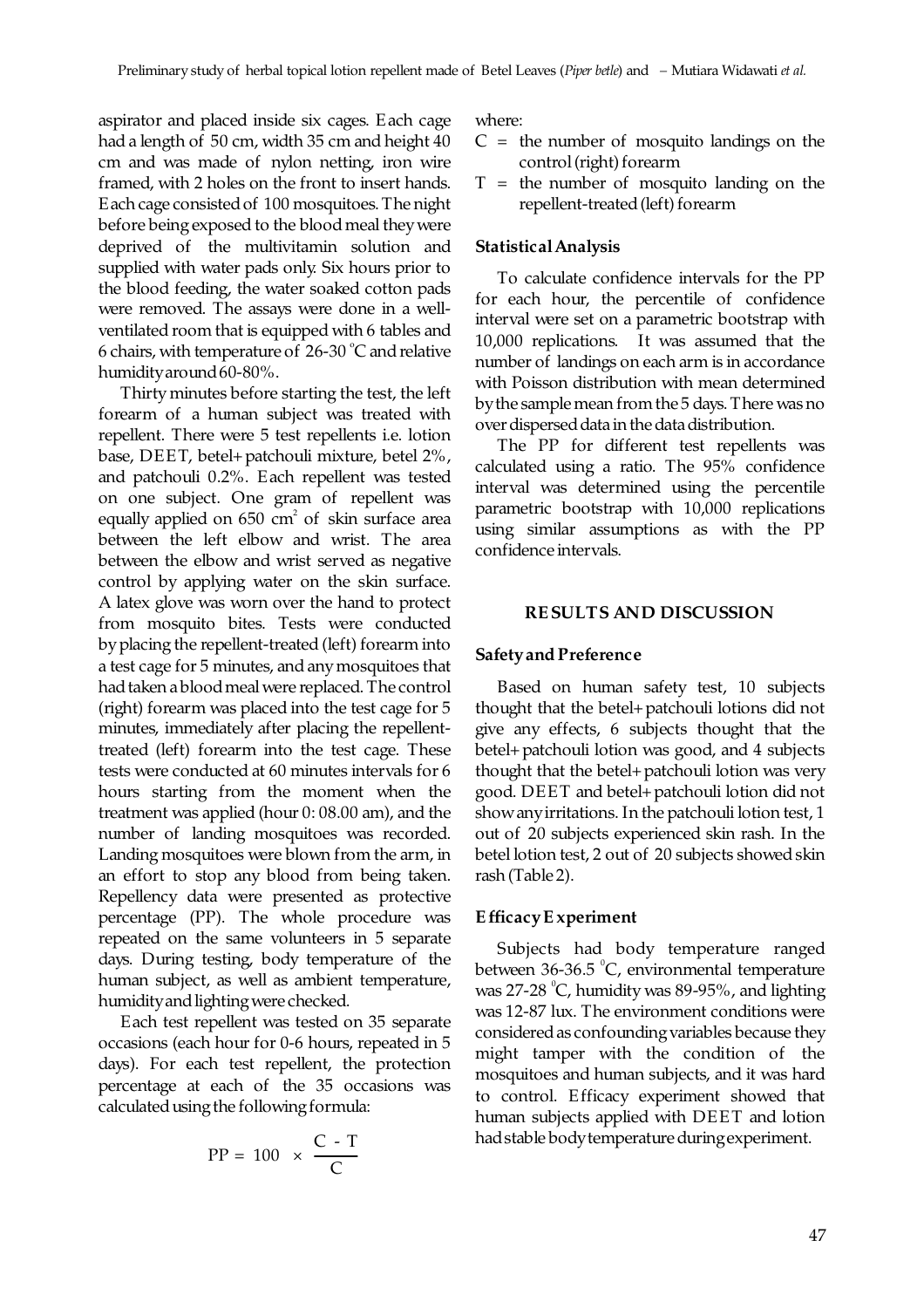#### BIOTROPIA Vol. 22 No. 1, 2015

| Subject                     | Overall impression |                  |                       |                  |  |
|-----------------------------|--------------------|------------------|-----------------------|------------------|--|
|                             | Not good           | Regular          | $\operatorname{Good}$ | Very good        |  |
| $\,1\,$                     |                    | $\boldsymbol{+}$ |                       |                  |  |
| $\sqrt{2}$                  |                    | $\ddot{}$        |                       |                  |  |
| $\ensuremath{\mathfrak{Z}}$ |                    |                  | $\boldsymbol{+}$      |                  |  |
| $\bf 4$                     |                    |                  |                       | $\boldsymbol{+}$ |  |
| $\mathbf 5$                 |                    |                  | $\boldsymbol{+}$      |                  |  |
| $\boldsymbol{6}$            |                    |                  | $\boldsymbol{+}$      |                  |  |
| $\overline{7}$              |                    | $\boldsymbol{+}$ |                       |                  |  |
| $\,8\,$                     |                    | $\boldsymbol{+}$ |                       |                  |  |
| 9                           |                    |                  |                       | $\boldsymbol{+}$ |  |
| $10\,$                      |                    |                  | $\boldsymbol{+}$      |                  |  |
| $11\,$                      |                    |                  | $\boldsymbol{+}$      |                  |  |
| $12\,$                      |                    |                  |                       | $\boldsymbol{+}$ |  |
| $13\,$                      |                    | $\boldsymbol{+}$ |                       |                  |  |
| $14\,$                      |                    |                  |                       | $\boldsymbol{+}$ |  |
| $15\,$                      |                    | $\boldsymbol{+}$ |                       |                  |  |
| $16\,$                      |                    | $\boldsymbol{+}$ |                       |                  |  |
| $17\,$                      |                    | $\boldsymbol{+}$ |                       |                  |  |
| $18\,$                      |                    |                  | $\boldsymbol{+}$      |                  |  |
| 19                          |                    | $\boldsymbol{+}$ |                       |                  |  |
| $20\,$                      |                    | $+$              |                       |                  |  |

Table 1. Overall impression of betel+patchouli mixture lotion from 20 subjects

Table 2. Number of adverse events by treatment out of 20 subjects tested (with percent).

| Treatment                                        | Skin rash | Itch         | Swollen          | No adverse events |
|--------------------------------------------------|-----------|--------------|------------------|-------------------|
| DEET                                             | 0         | 0            | $\boldsymbol{0}$ | $20(100\%)$       |
| Modified<br>(betel+ patchouli<br>mixture) lotion | 0         | $\mathbf{0}$ | $\mathbf{0}$     | 20 (100%)         |
| Betel lotion                                     | $2(10\%)$ | 0            | $\boldsymbol{0}$ | 18 (90%)          |
| Patchouli lotion                                 | 1(5%)     | 0            | $\boldsymbol{0}$ | 19 (95%)          |

 According to the results, DEET and modified betel lotion had an estimated protection percentage of more than 90% from yellow fever mosquito (A. aegypti) for the 6-hour duration. Although the number of mosquito landings decreased quite drastically during the fourth hour, since a similar finding occurred in the control group, it did not clearly influence the magnitude of protection. During the fourth hour, when the test performed after 12:00, the activity of the

mosquitoes started to decrease. This might be explained by the cycle of mosquito's life, where their resting period lied after 12:00. Thus, the mosquito perching started to decrease (Chadee 2013). Betel leave contains various chemical compounds, including saphonine, phenolic, alkaloids, and substance which can be used as repellents (Paluch et al. 2010). Betel leave commonly contains 30% eugenol (Bhalerao et al. 2013) which has been proven for controlling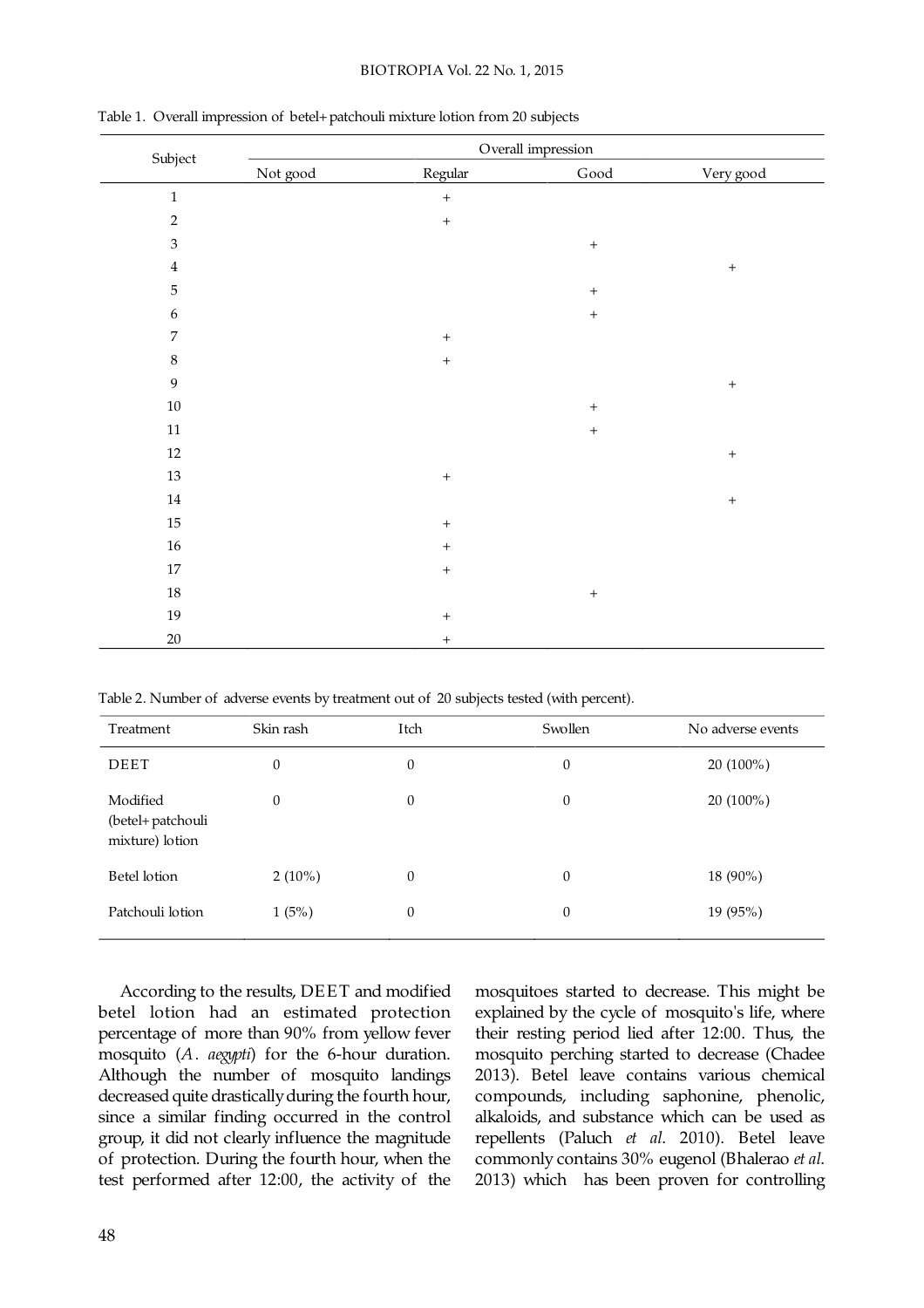larvae and adult mosquitoes (Eliningaya 2008). Other study also reported that eugenol derived from clove leaves (70-93%) has a potential to repel mosquitoes. Although the composition of betel leaves were not as eugenol-rich as clove leaves, it also has the potential to repel yellow fever mosquito (A. aegypti) after some modifications. Betel lotion mosquitoes repellent produced in this study is targeting *palpi* and antennae of mosquitoes because these two structures on mosquito body are most sensitive to the aroma of

modified lotions. The aroma of plant extracts could cover the scent of the human body and thus impairing the mosquito's ability to detect the presence of humans (Stella et al. 2010). Based on the safety test, this preliminary test showed that our modified repellent is potentially safe to be used in repellency test.

The control arms landing were comparable between the 4 subjects who got the test repellents, while the control arm of subject who got the base only had substantially fewer mosquito landings.



Figure 1. Number of mosquito landings for the control arm (dotted lines) and the repellent-treated arm (solid lines) for each of the 5 days (different colors)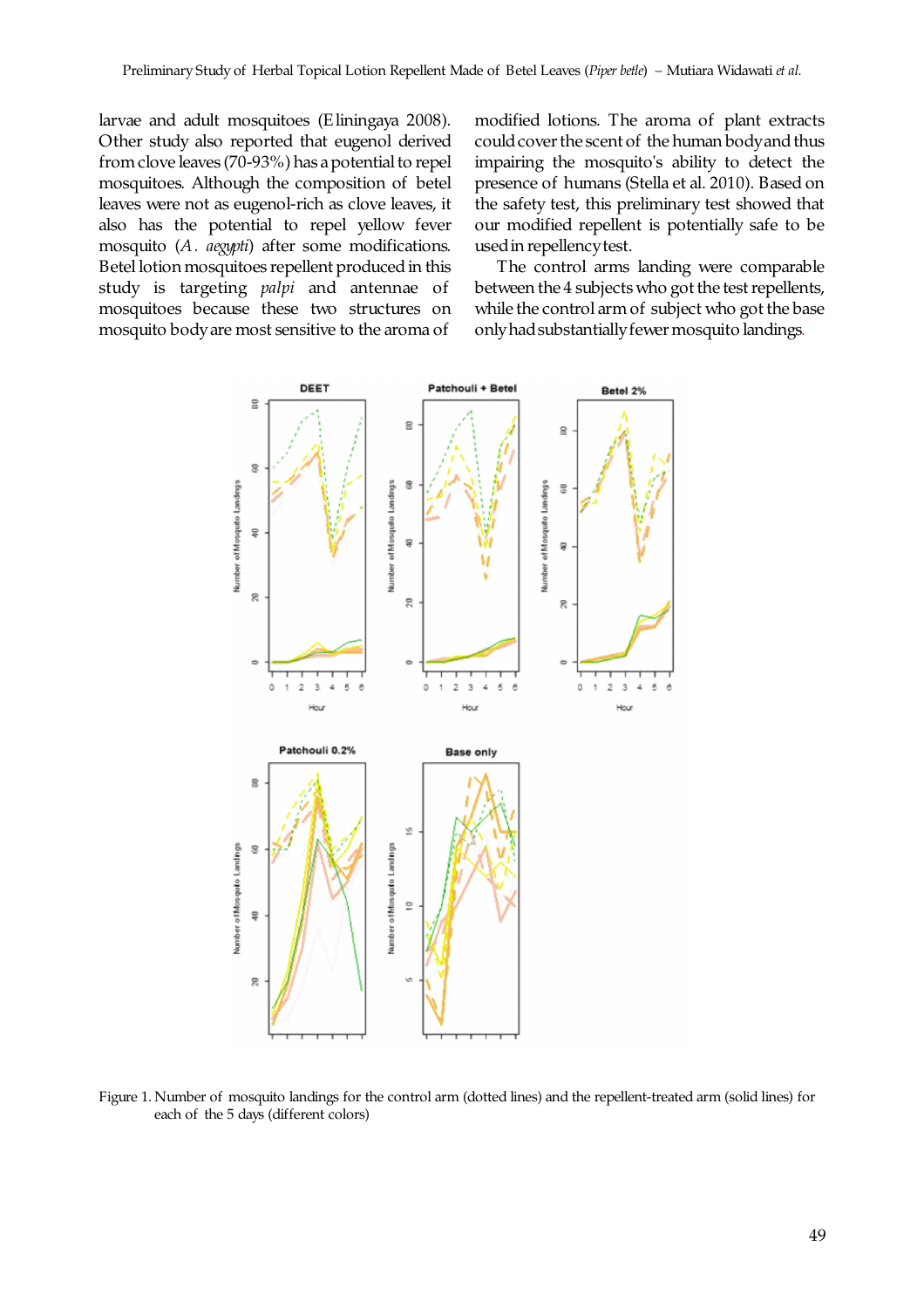

Figure 2. Mean protection power with 95% confidence intervals (some CIs were hidden, since they were not as large as the mean symbol). The points were slightly shifted at each hour so that the different test repellent points do not overlap

 The mean protection percentage (PP) for each test repellent was presented with 95% confidence intervals. Mixture of betel+ patchouli lotion performed very similarly to DEET at every hour, while the betel 2% only matched the DEET until hour 3, by hour 4 its PP dropped substantially. At 6 hours, DEET and betel+ patchouli had PP around 90%. DEET had PP = 92.2% (95% CI 88.1; 95.2), while betel+ patchouli had PP = 90.4% (95% CI 86.7; 93.4). Both DEET ( $p = 0.29$ ) and betel+ patchouli ( $p = 0.85$ ) were not significantly different from 90%. The "base only lotion" provided no protection, and the patchouli 0.2% provided poorer protection compared to other active repellents.

 The betel+patchouli had about the same protection power as the DEET (ratio: PP (betel+patchouli)/PP (DEET) = 0.98; 95% confidence interval 0.93; 1.04;  $p$ -value = 0.50), while betel 2% alone had significantly less protection (ratio: PP (betel)/PP (DEET) = 0.78; 95% CI 0.71;  $0.86$ ;  $p < 0.001$ ).

The data analysis was expected to be uninterrupted by environmental aspect. For the comparison of PP between different test repellents, each test repellent was tested on only one subject. This is a limitation of the design. However, each subject was acting as his or her own control, so systematic biases on the landing counts (e.g. caused by personal odor of a subject) might affect both the control and the repellenttreated arm. These biases might cancel out when PP was used. Moreover, the systematic bias caused by always starting the test with the control arm at each hour. For comparing PP for different test repellents, both test repellents will have that same bias, and it may be canceled out in the comparison.

DEET performed well. The modified lotion could be considered as a potential repellent due to its 90% protective power for 6 hours and lack of safety concerns. Although DEET protective power was high, betel lotion might work as an alternative for DEET. The main problem of natural repellent is durability. Several studies have shown that natural ingredients rarely fulfill the requirements of repellent effectiveness. However, the modification of formulation by adding patchouli oil as a fixative increased the potential of natural ingredients to be used as repellent.

## **CONCLUSIONS**

 Modified betel (betel+ patchouli mixture) lotion had shown repellent potential for yellow fever mosquito (Aedes aegypti) mosquitoes with estimated mean protection power of 90.4% at 6 hours. This study has opened up the possibility for further research to assess the effects of this repellent formulation, and modifications of other natural repellent plants.